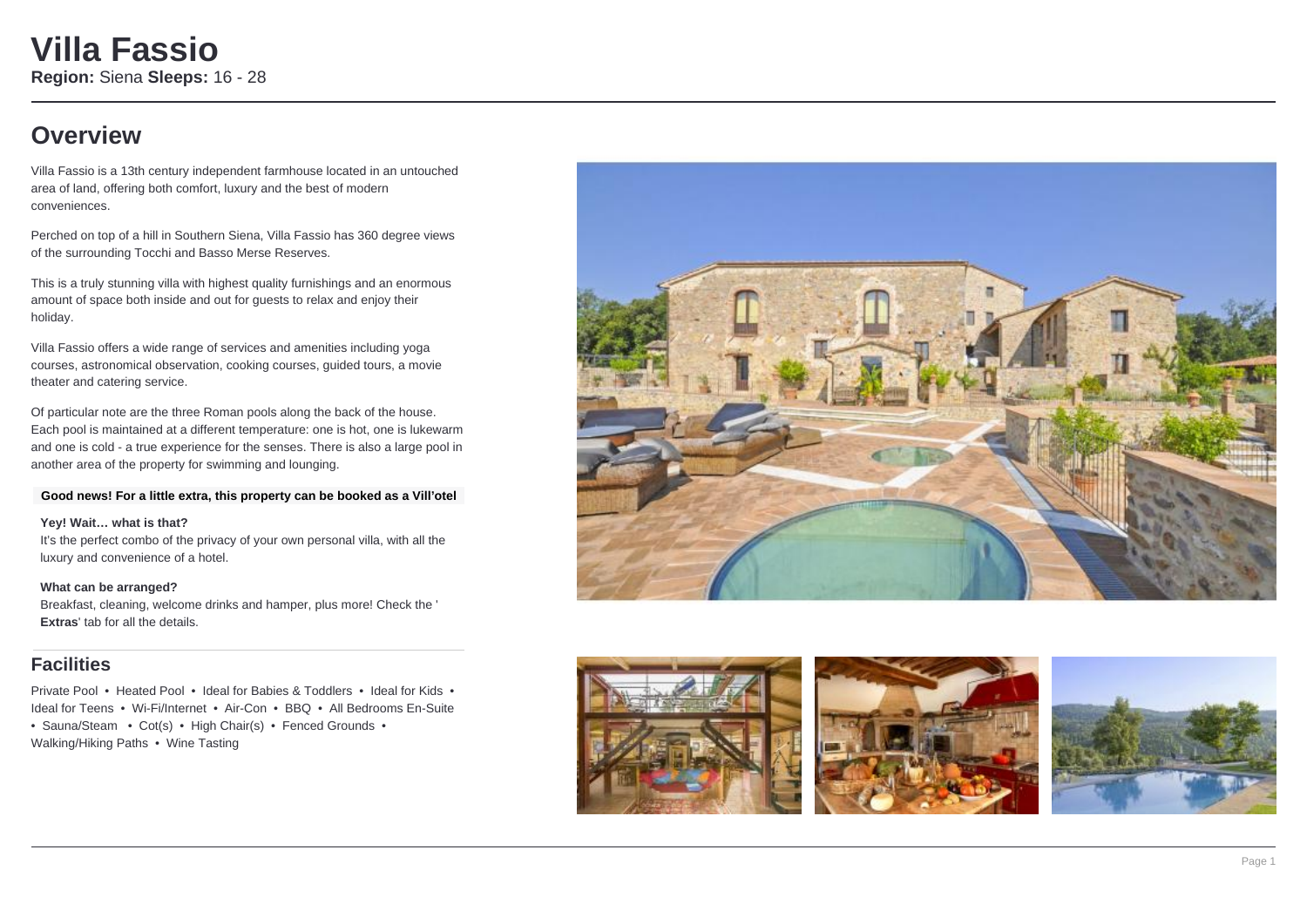# **Interior & Grounds**

## **The Villa**

Villa Fassio is a farmhouse and can accommodate up to 28 people. It is composed by the main house, a guest house and a guest suite.

Main building (sleep 19)

## Suite A

- Room 8 on the first floor composed by a double room with en-suite bath - Room 9 on the second floor composed by a superior room with en-suite bathroom with shower and bath, a living room with fireplace opening onto the terrace. Accessible from the suite on the first floor and from the reception. On the first floor, there is a living area with a living room with fireplace opening onto the terrace

- Room 10 on the second floor composed by a double room with en-suite bathroom with shower and bath

### Suite B

- Room 11 on the second floor composed by a double room with en-suite bathroom with shower, a living room with fireplace and access to the stairs leading to the main courtyard

- Room 12 on the second floor composed by a double room with en-suite bathroom with shower, a living room with fireplace and access to the stairs leading to the main courtyard

### Suite C

- Room 5 is a double room with en-suite bathroom with shower and bath

- Room 6 a twin or double room, 4 steps lead the room to the bathroom with bath and shower

- Room 7 a double or twin room with en-suite bathroom with jacuzzi bath and shower

- Room 15 composed by a double room (single occupancy) with bathroom with shower, a small living room and entrance from outside

- Room 1 is a double room with a bathroom with shower and bath with entrance from outside

Guest House (sleep 6)

- Room 3 on the first floor composed by a double room with private bathroom with shower

- Room 2 on the first floor composed by a double room with en-suite bathroom with shower and bath

- Room 4 on the first floor composed by a double bedroom with en-suite







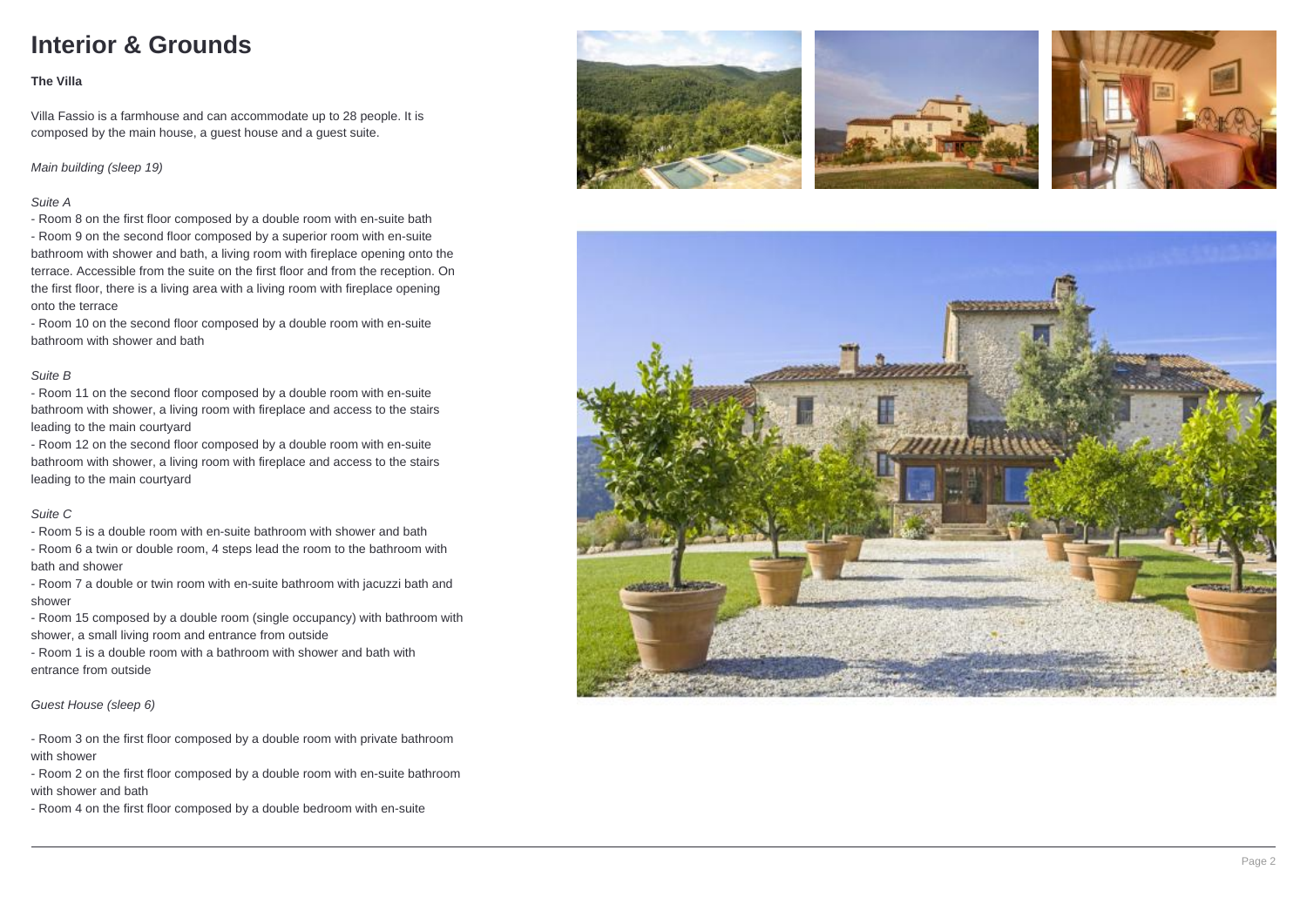bathroom with shower and bath

## Guest Suite (sleep 2)

- Room 14 on the first floor composed by a double room with en-suite bathroom with separate bath and shower, a living room with dining area and kitchenette

\*\*\*Entrance from the courtyard

## Exterior

- Swimming pool (20 x 10 m), open from beginning of May to end of October,

approximately.

- Three Roman pools (cold, tepid and warm)

- Greenhouse

- Organic garden with a covered outdoor kitchen run by the staff
- Farm

- Astronomical Observatory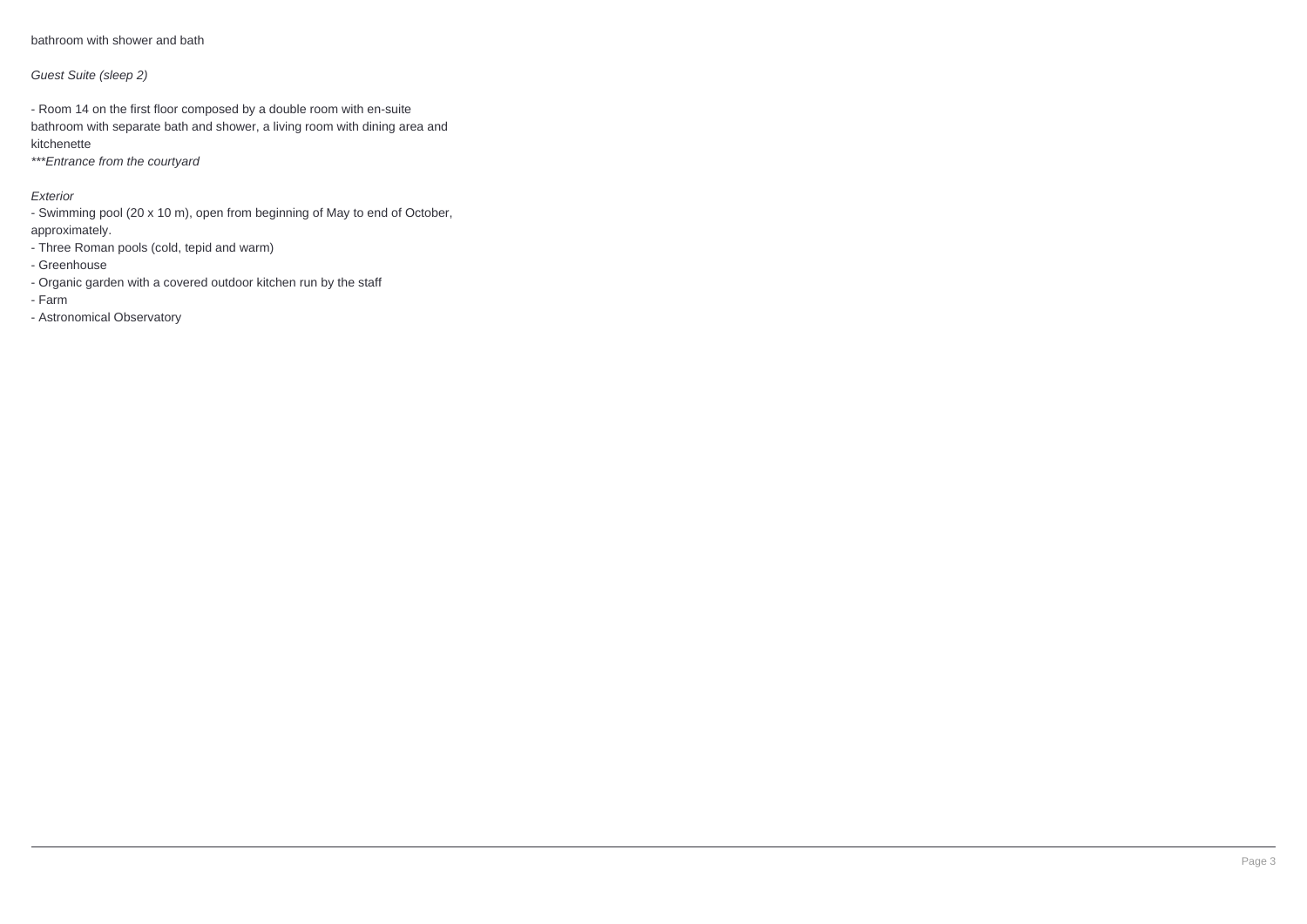# **Location & Local Information**

Villa Fassio is located in the valleys of the Merse River, south of the province of Siena, close to Montalcino and Pienza. This beautiful region of Tuscany has something for everyone with thermal springs, extraordinary scenery, oodles of history and culture and beautiful beaches a couple of hours away. Oh, and did we mention the WINE?? Tuscany is the top Italian destination for wine buffs with an incredible number of high quality vineyards. Those seeking an active holiday will find incredible hiking and cycling paths to explore.

## **A short drive away...**

**Siena** (27 km) - For those seeking fantastic food and spectacular art Siena makes a great day trip with a plethora of fabulous restaurants and Gothic architecture. Rivalling Florence for Renaissance palazzi and art, Siena's churches, galleries and museums could keep you busy for weeks.

#### **Close Places:**

- Chiusdino 25 km

- Monteroni D'arbia 24 km

## **Local Amenities**

| <b>Florence</b><br>$(106 \text{ km})$         |
|-----------------------------------------------|
| <b>Monticiano</b><br>$(15.6 \text{ km})$      |
| Castello di Tocchi Hotel<br>(650 m)           |
| <b>Coop Monticiano</b><br>$(12.2 \text{ km})$ |
|                                               |







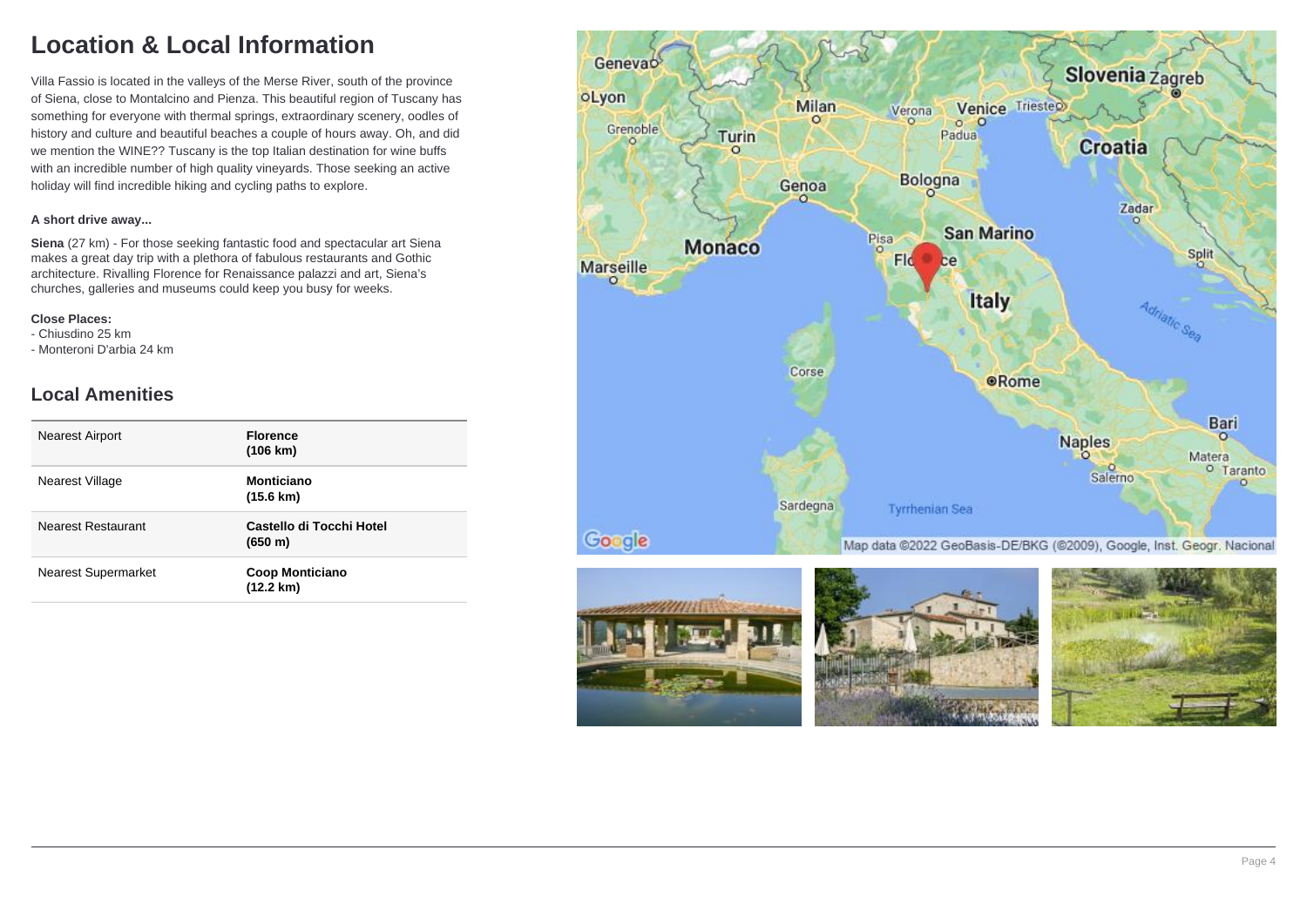## **What Oliver loves…**

- Star gazing in the observatory
- The daily maid service and breakfasts
- The outstanding amenities, this property has it all with a swimming pool, sauna, hot tubs and cinema room!

## **What you should know…**

- You will need to rent a car with GPS to explore the area as it is not well signed
- When minimum occupancy is booked, certain rooms may not be accessible (subject to owner's discretion) best to enquire with us beforehand
- Please note that published rates are only valid for the current year. Any bookings for subsequent years will be on request only and correct rates will be confirmed at the time of booking
- Please note that your booking will only be confirmed once we have checked availability with the owner or their property manager